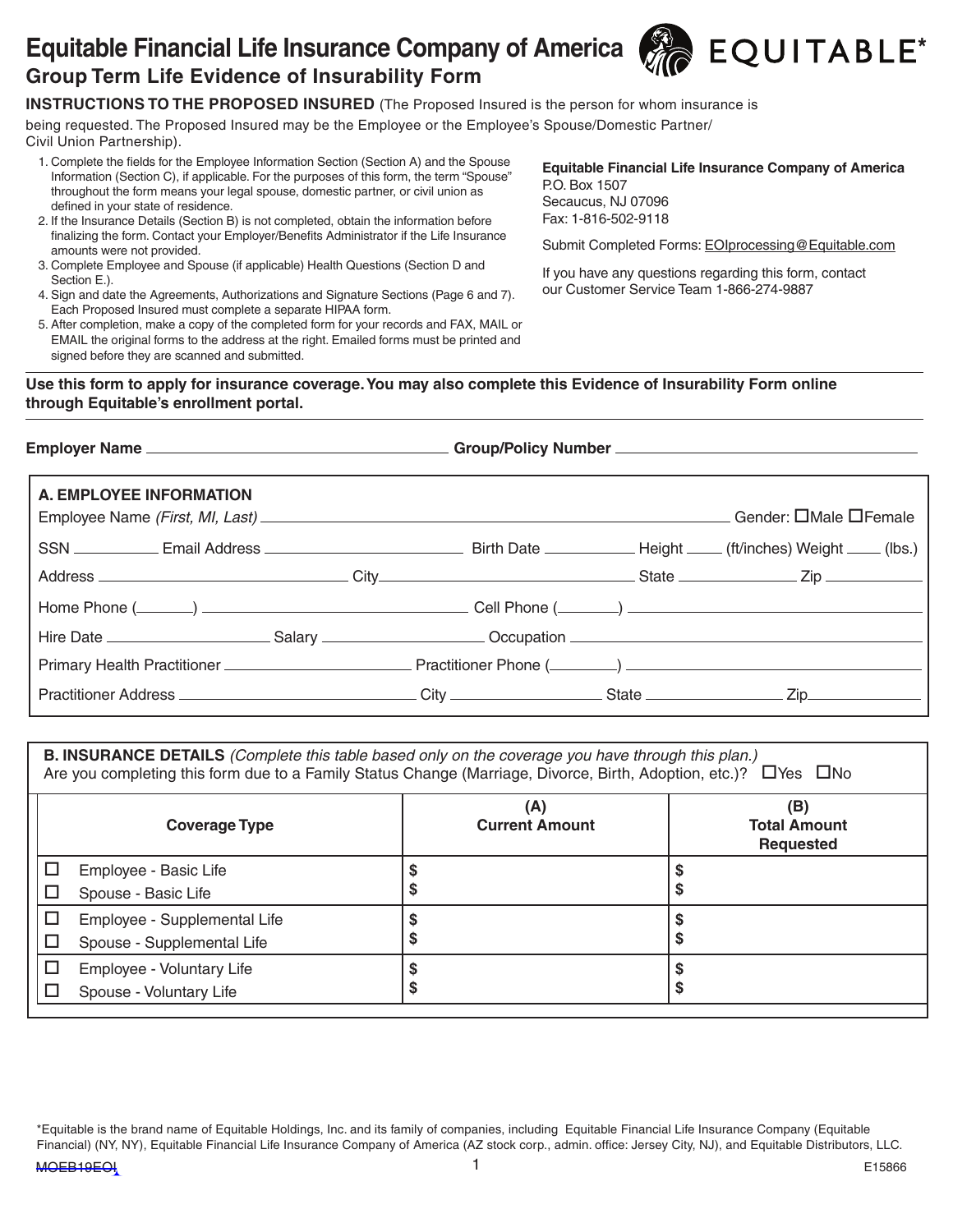Г

Employee Name SSN *(last 4 digits only)*

| <b>C. SPOUSE INFORMATION</b> |                                                                                                                                |  |  |  |  |  |  |
|------------------------------|--------------------------------------------------------------------------------------------------------------------------------|--|--|--|--|--|--|
|                              | . Gender: □Male □Female                                                                                                        |  |  |  |  |  |  |
|                              | SSN __________________Email Address __________________________Birth Date _________Height _____ (ft/inches) Weight _____ (lbs.) |  |  |  |  |  |  |
|                              |                                                                                                                                |  |  |  |  |  |  |
|                              |                                                                                                                                |  |  |  |  |  |  |
|                              |                                                                                                                                |  |  |  |  |  |  |
|                              |                                                                                                                                |  |  |  |  |  |  |

| D. EMPLOYEE AND SPOUSE HEALTH QUESTIONS (Must be answered for coverage that is not Guaranteed Issue) |                                                                                                                                                                                                     |                    |           |                                                                                                                                                                                                                                                                                                                                                                                                  |  |  |  |
|------------------------------------------------------------------------------------------------------|-----------------------------------------------------------------------------------------------------------------------------------------------------------------------------------------------------|--------------------|-----------|--------------------------------------------------------------------------------------------------------------------------------------------------------------------------------------------------------------------------------------------------------------------------------------------------------------------------------------------------------------------------------------------------|--|--|--|
|                                                                                                      | IF APPLYING FOR LIFE INSURANCE, All questions must be answered by each person applying for coverage. If any questions are<br>answered "yes" please check and circle box for any ailments that apply |                    |           |                                                                                                                                                                                                                                                                                                                                                                                                  |  |  |  |
| Employee (EE)<br>Yes                                                                                 | No.                                                                                                                                                                                                 | Spouse (SP)<br>Yes | <b>No</b> |                                                                                                                                                                                                                                                                                                                                                                                                  |  |  |  |
| $\Box$                                                                                               | $\Box$                                                                                                                                                                                              | $\Box$             | $\Box$    | 1. In the last 12 months, has any Proposed Insured used any tobacco products,<br>including cigarettes, cigars, pipes, and smokeless tobacco, e-cigarettes/vaping,<br>or used nicotine gum or a nicotine patch?                                                                                                                                                                                   |  |  |  |
|                                                                                                      |                                                                                                                                                                                                     |                    |           | 2. Has any Proposed Insured ever been diagnosed by a licensed medical<br>professional with, received medical advice for, or sought treatment for any of<br>these ailments:                                                                                                                                                                                                                       |  |  |  |
| $\Box$                                                                                               | □                                                                                                                                                                                                   | $\Box$             | □         | a. Cirrhosis of the liver or chronic hepatitis (excluding hepatitis A and fully<br>recovered, treated hepatitis C), kidney disease or failure, type I or insulin<br>dependent diabetes, chronic disease of the pancreas, or Crohn's disease?                                                                                                                                                     |  |  |  |
| $\Box$                                                                                               | $\Box$                                                                                                                                                                                              | $\Box$             | $\Box$    | b. Stroke, transient ischemic attack (TIA), peripheral vascular disease, vasculitis,<br>aneurysm, blocked arteries, cardiomyopathy, congestive heart failure, heart<br>valvular disease other than mitral valve prolapse or mitral valve regurgitation,<br>heart valve repair or replacement, pacemaker implantation, heart attack,<br>coronary heart disease, heart related surgery, or angina? |  |  |  |
| □                                                                                                    | $\Box$                                                                                                                                                                                              | $\Box$             | $\Box$    | c. Sickle cell anemia, hemophilia, aplastic anemia, thrombocytosis, systemic<br>lupus, polymyositis, myasthenia gravis, or mixed connective tissue disease?                                                                                                                                                                                                                                      |  |  |  |
| □                                                                                                    | $\Box$                                                                                                                                                                                              | $\Box$             | $\Box$    | d. Parkinson's disease, amyotrophic lateral sclerosis (Lou Gehrig's disease),<br>muscular dystrophy, multiple sclerosis, cerebral palsy, disorder of the brain<br>or spinal cord, paralysis, schizophrenia, bipolar/manic depression, suicide<br>attempt, dementia or any other cognitive disease?                                                                                               |  |  |  |
| $\Box$                                                                                               | $\Box$                                                                                                                                                                                              | $\Box$             | $\Box$    | e. Chronic obstructive pulmonary disease (COPD), emphysema, cystic fibrosis,<br>status asthmaticus, or any disease that requires oxygen?                                                                                                                                                                                                                                                         |  |  |  |
| □                                                                                                    | $\Box$                                                                                                                                                                                              | $\Box$             | $\Box$    | f. Transplant of an organ, stem cells, or bone marrow or advised of the need of<br>transplant of an organ, stem cells, or bone marrow?                                                                                                                                                                                                                                                           |  |  |  |
| $\Box$                                                                                               | $\Box$                                                                                                                                                                                              | $\Box$             | $\Box$    | g. Cancer or malignancy, leukemia, melanoma, benign brain tumor, Hodgkin's<br>disease, or non-Hodgkin's lymphoma (not including basal cell or squamous<br>carcinoma of the skin that has been removed)?                                                                                                                                                                                          |  |  |  |

\*Equitable is the brand name of Equitable Holdings, Inc. and its family of companies, including Equitable Financial Life Insurance Company (Equitable Financial) (NY, NY), Equitable Financial Life Insurance Company of America (AZ stock corp., admin. office: Jersey City, NJ), and Equitable Distributors, LLC.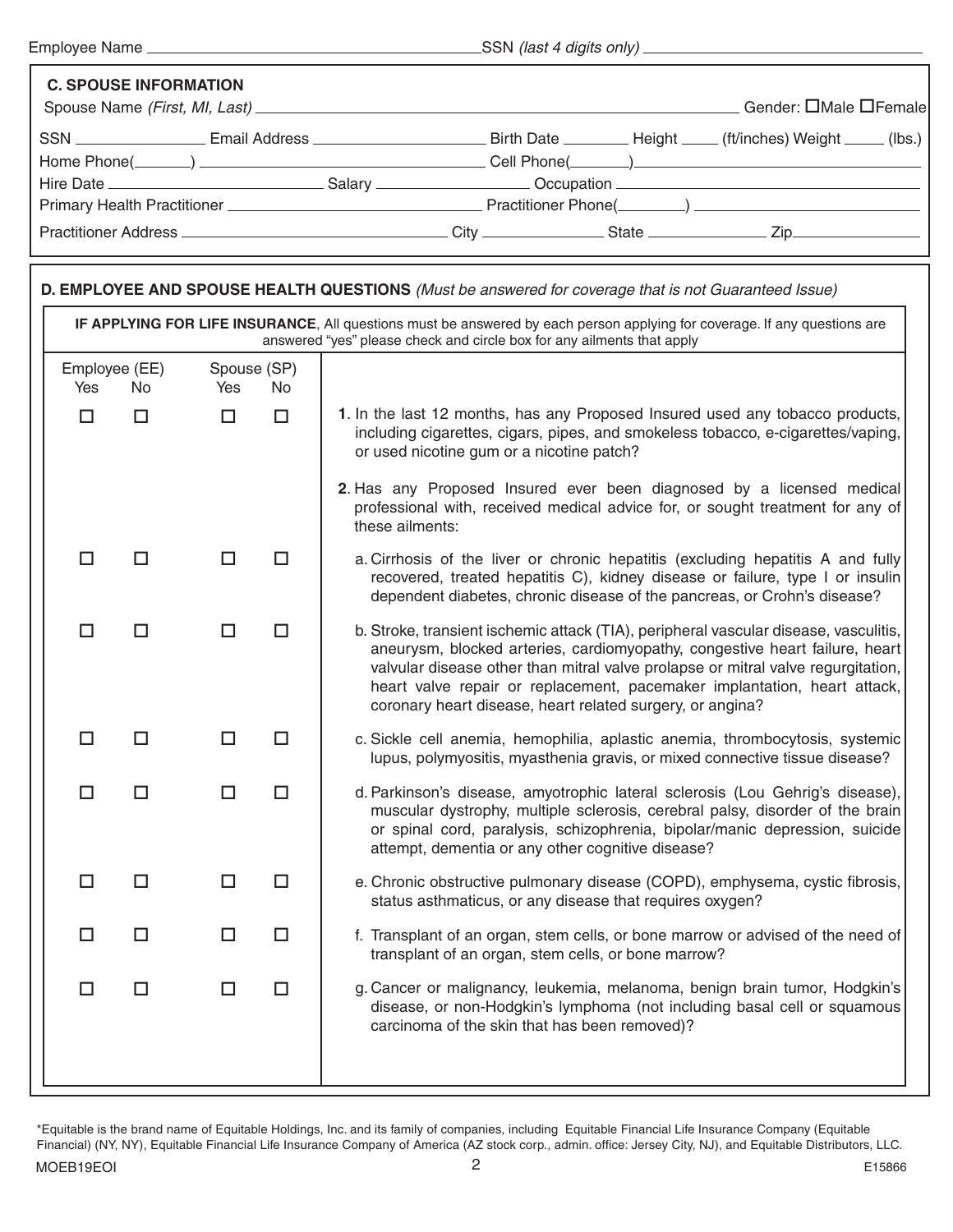| <b>EMPLOYEE AND SPOUSE HEALTH QUESTIONS (continued)</b> |        |                   |                                                                                                                                                                                                                                                                                                       |  |  |  |
|---------------------------------------------------------|--------|-------------------|-------------------------------------------------------------------------------------------------------------------------------------------------------------------------------------------------------------------------------------------------------------------------------------------------------|--|--|--|
|                                                         |        |                   | IF APPLYING FOR LIFE INSURANCE, All questions must be answered by each person applying for coverage. If any questions are<br>answered "yes" please provide additional information in the details section below.                                                                                       |  |  |  |
| Employee (EE)<br>Yes<br>No                              | Yes    | Spouse (SP)<br>No |                                                                                                                                                                                                                                                                                                       |  |  |  |
| $\Box$<br>$\Box$                                        | □      | $\Box$            | 3. Has any Proposed Insured ever been diagnosed by a licensed medical professional<br>with Acquired Immune Deficiency Syndrome (AIDS), AIDS-Related Complex<br>(ARC), or tested positive for the Human Immunodeficiency Virus (HIV)?                                                                  |  |  |  |
| $\Box$<br>$\Box$                                        | □      | □                 | 4. In the past 10 years, has any Proposed Insured pled guilty or no contest to or been<br>convicted of a felony, or have felony charges outstanding against you?                                                                                                                                      |  |  |  |
| $\Box$<br>$\Box$                                        | $\Box$ | $\Box$            | 5. In the past 5 years, has any Proposed Insured had their driver's license suspended<br>or revoked or pled guilty to or been convicted of driving while impaired, intoxicated<br>or under the influence of any drug?                                                                                 |  |  |  |
| $\Box$<br>$\Box$                                        | □      | $\Box$            | 6. In the past 5 years, has any Proposed Insured used, except as legally prescribed<br>by a physician: opiates, morphine, tranquilizers, sedatives, amphetamines,<br>barbiturates, methadone, benzodiazepine, hallucinogens, methamphetamines,<br>heroin, cocaine, crack, ecstasy, PCP, or LSD?       |  |  |  |
| $\Box$<br>$\Box$                                        | $\Box$ | $\Box$            | 7. In the past 5 years, has any Proposed Insured been advised by a medical<br>professional to limit or discontinue the use of alcohol or drugs (prescribed or<br>non-prescribed), or received treatment or counseling, or been a member in any<br>self-help group because of use of alcohol or drugs? |  |  |  |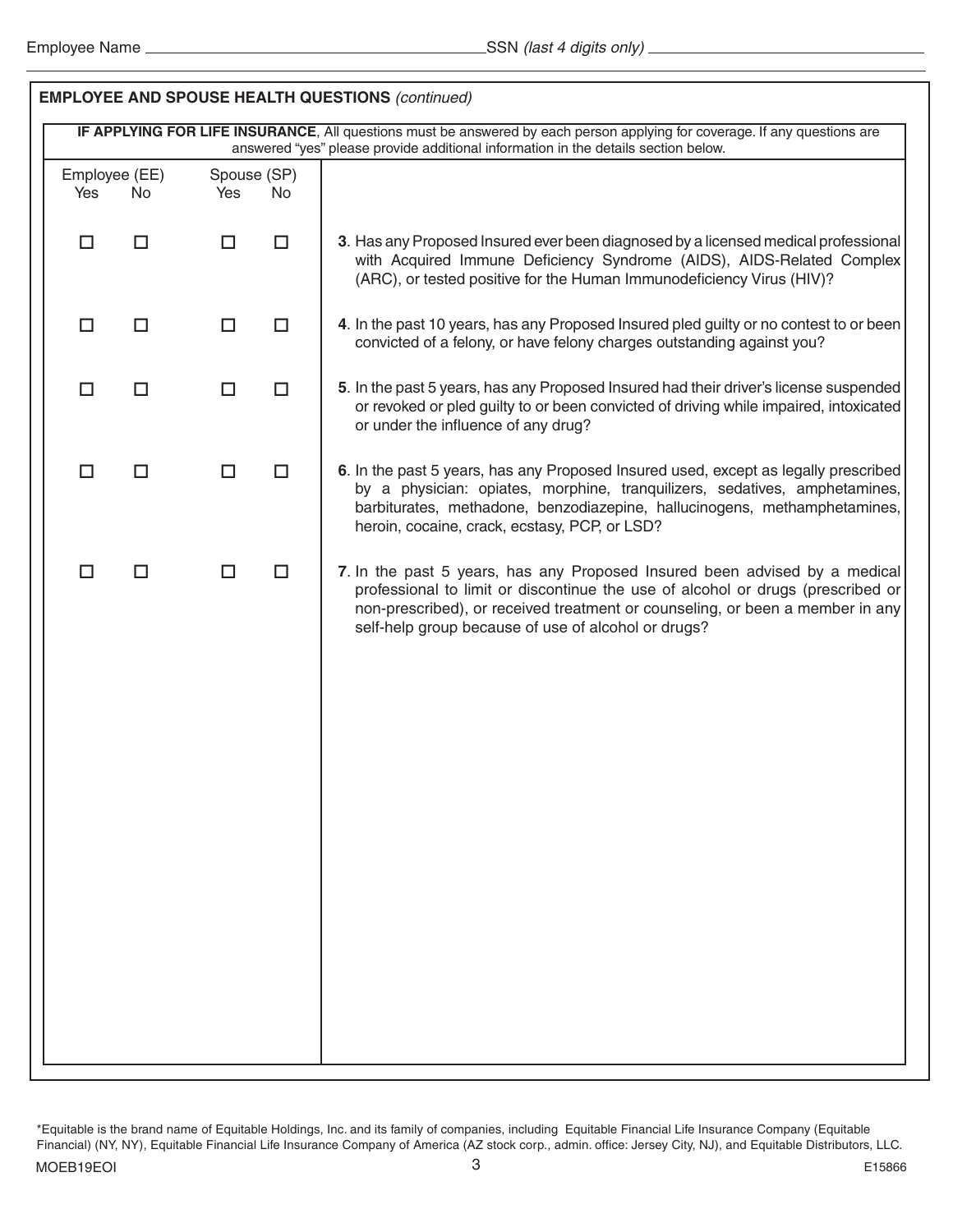| Yes | Employee (EE)<br><b>No</b> | Spouse (SP)<br>Yes | <b>No</b> | Additional Questions. All questions must be answered by each person applying<br>for coverage. If any questions are answered "yes" please check and circle box for<br>any aliments that apply.                           |
|-----|----------------------------|--------------------|-----------|-------------------------------------------------------------------------------------------------------------------------------------------------------------------------------------------------------------------------|
|     |                            |                    |           | 8. In the past 5 years, has any Proposed Insured been diagnosed, treated, tested<br>positive for, or been given medical advice by a member of the medical profession<br>for any of the following diseases or disorders: |
| П   | □                          | $\Box$             | □         | a. High blood pressure, irregular heart-beat, heart murmur, or any other heart or<br>circulatory system disorder?                                                                                                       |
| □   | $\Box$                     | □                  | $\Box$    | b. Neoplasm, nodule or polyp, precancerous condition, or dysplastic nevi?                                                                                                                                               |
| □   | $\Box$                     | $\Box$             | □         | c. Thyroid, pituitary or other endocrine disorder?                                                                                                                                                                      |
| □   | $\Box$                     | $\Box$             | $\Box$    | d. Hepatitis C, ulcer, ulcerative colitis, or other gastrointestinal disorder?                                                                                                                                          |
| П   | □                          | $\Box$             | □         | e. Type II diabetes?                                                                                                                                                                                                    |
| П   | $\Box$                     | $\Box$             | $\Box$    | f. Asthma, bronchitis, sleep apnea, or any other lung or respiratory disease?                                                                                                                                           |
| П   | $\Box$                     | $\Box$             | $\Box$    | g. Rheumatoid arthritis, fibromyalgia, chronic fatigue syndrome, connective<br>tissue disease, or any other autoimmune disorder?                                                                                        |
| □   | $\Box$                     | $\Box$             | $\Box$    | h. Headaches, epilepsy, seizures, fainting, dizziness, or optic neuritis?                                                                                                                                               |
| п   | $\Box$                     | $\Box$             | $\Box$    | i. Anxiety, depression, post-traumatic stress disorder, or any mood, emotional,<br>mental, or nervous disorder?                                                                                                         |
| ΙI  | $\Box$                     | □                  | $\Box$    | j. Any disease of the blood cells or serum including, but not limited to, anemia,<br>polycythemia, or bleeding or clotting disorders?                                                                                   |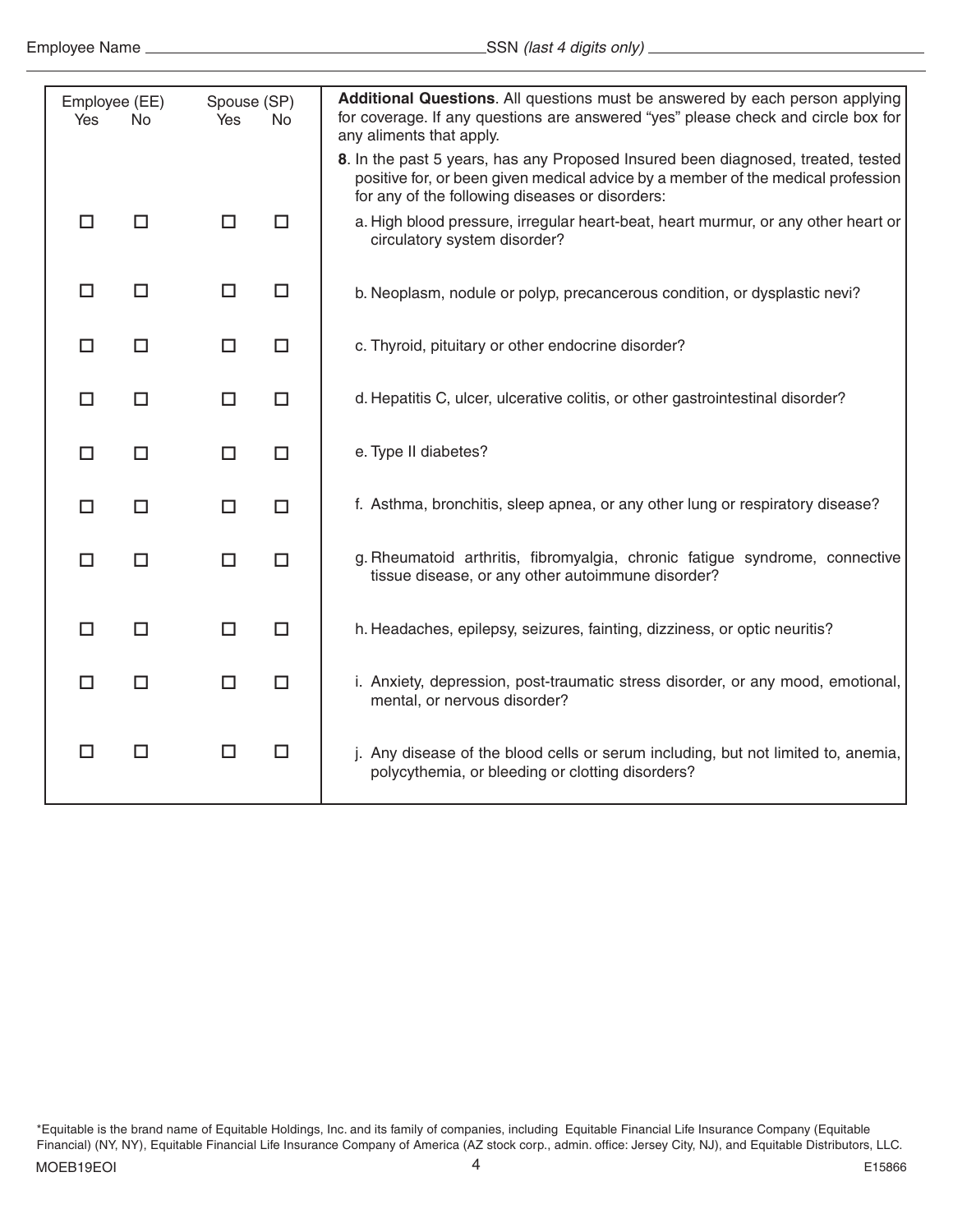| For every "Yes" answer to question 8 in the previous section, give details below. (Continue on reverse side if additional space is<br>needed.)                                                                                                                                                                                                                                                                                                                                                                                                                                                                                                                                                                                                                                                                                                                                                                                                                                                                                               |                               |                                           |                                                                                                                    |  |                                                                                           |  |  |  |
|----------------------------------------------------------------------------------------------------------------------------------------------------------------------------------------------------------------------------------------------------------------------------------------------------------------------------------------------------------------------------------------------------------------------------------------------------------------------------------------------------------------------------------------------------------------------------------------------------------------------------------------------------------------------------------------------------------------------------------------------------------------------------------------------------------------------------------------------------------------------------------------------------------------------------------------------------------------------------------------------------------------------------------------------|-------------------------------|-------------------------------------------|--------------------------------------------------------------------------------------------------------------------|--|-------------------------------------------------------------------------------------------|--|--|--|
| Question<br>#                                                                                                                                                                                                                                                                                                                                                                                                                                                                                                                                                                                                                                                                                                                                                                                                                                                                                                                                                                                                                                | Applicant                     | <b>Description of</b><br><b>Condition</b> | Recovery<br>Date<br>Full<br><b>Description of</b><br><b>Condition</b><br><b>Treatment Received</b><br><b>Began</b> |  | <b>Health Practitioner Names and</b><br>Full Address (Street, City, State,<br>ZIP), Phone |  |  |  |
|                                                                                                                                                                                                                                                                                                                                                                                                                                                                                                                                                                                                                                                                                                                                                                                                                                                                                                                                                                                                                                              | $\Box$ EE<br>$\square$ spouse |                                           |                                                                                                                    |  | $\Box$ Yes<br>$\square$ No                                                                |  |  |  |
|                                                                                                                                                                                                                                                                                                                                                                                                                                                                                                                                                                                                                                                                                                                                                                                                                                                                                                                                                                                                                                              | $\Box$ EE<br>$\square$ spouse |                                           |                                                                                                                    |  | $\Box$ Yes<br>$\square$ No                                                                |  |  |  |
|                                                                                                                                                                                                                                                                                                                                                                                                                                                                                                                                                                                                                                                                                                                                                                                                                                                                                                                                                                                                                                              | $\Box$ EE<br>$\square$ spouse |                                           |                                                                                                                    |  | $\Box$ Yes<br>$\square$ No                                                                |  |  |  |
|                                                                                                                                                                                                                                                                                                                                                                                                                                                                                                                                                                                                                                                                                                                                                                                                                                                                                                                                                                                                                                              | $\Box$ EE<br>$\square$ spouse |                                           |                                                                                                                    |  | $\Box$ Yes<br>$\square$ No                                                                |  |  |  |
|                                                                                                                                                                                                                                                                                                                                                                                                                                                                                                                                                                                                                                                                                                                                                                                                                                                                                                                                                                                                                                              | $\Box$ EE<br>$\square$ spouse |                                           |                                                                                                                    |  | $\Box$ Yes<br>$\square$ No                                                                |  |  |  |
| <b>E. EMPLOYEE AND SPOUSE ADDITIONAL QUESTIONS</b><br>IF APPLYING FOR LIFE INSURANCE, All questions must be answered by each person applying for coverage. Please answer each<br>question below and provide details in the Additional Details section immediately below.<br>Spouse (SP)<br>Employee (EE)<br><b>No</b><br>No<br><b>Yes</b><br>Yes<br>1. Does any Proposed Insured currently consume alcohol? If "yes", please provide<br>$\Box$<br>$\Box$<br>□<br>□<br>type, frequency, and amount consumed, in Section E.<br>2. Does any Proposed Insured currently use prescribed or non-prescribed drugs?<br>□<br>□<br>$\Box$<br>$\Box$<br>If "yes", please provide full details to drug(s) in use, dosage, and frequency of<br>use in Section E.<br>П<br>3. Has any Proposed Insured had any application for life, accidental death and<br>П<br>$\mathsf{L}$<br>ΙI<br>dismemberment or disability insurance declined, postponed, withdrawn, rated,<br>modified or issued other than as applied for? If yes, provide details in Section E. |                               |                                           |                                                                                                                    |  |                                                                                           |  |  |  |
| <b>E. ADDITIONAL DETAILS</b><br>$(1)$ $\qquad \qquad$<br>$\overline{a}$ $\overline{a}$ $\overline{a}$ $\overline{a}$ $\overline{a}$ $\overline{a}$ $\overline{a}$ $\overline{a}$ $\overline{a}$ $\overline{a}$ $\overline{a}$ $\overline{a}$ $\overline{a}$ $\overline{a}$ $\overline{a}$ $\overline{a}$ $\overline{a}$ $\overline{a}$ $\overline{a}$ $\overline{a}$ $\overline{a}$ $\overline{a}$ $\overline{a}$ $\overline{a}$ $\overline{$<br>,我们也不能在这里的时候,我们也不能在这里的时候,我们也不能会在这里的时候,我们也不能会在这里的时候,我们也不能会在这里的时候,我们也不能会在这里的时候,我们也<br>$(3)$ —<br><u> 1989 - Jan Samuel Barbara, margaret eta biztanleria (h. 1989).</u><br><b>Fraud Warning</b><br>Any person who knowingly presents a false statement in an application for insurance may be guilty of a criminal offense and<br>subject to penalties under state law.<br>*Equitable is the brand name of Equitable Holdings, Inc. and its family of companies, including Equitable Financial Life Insurance Company (Equitable                                                              |                               |                                           |                                                                                                                    |  |                                                                                           |  |  |  |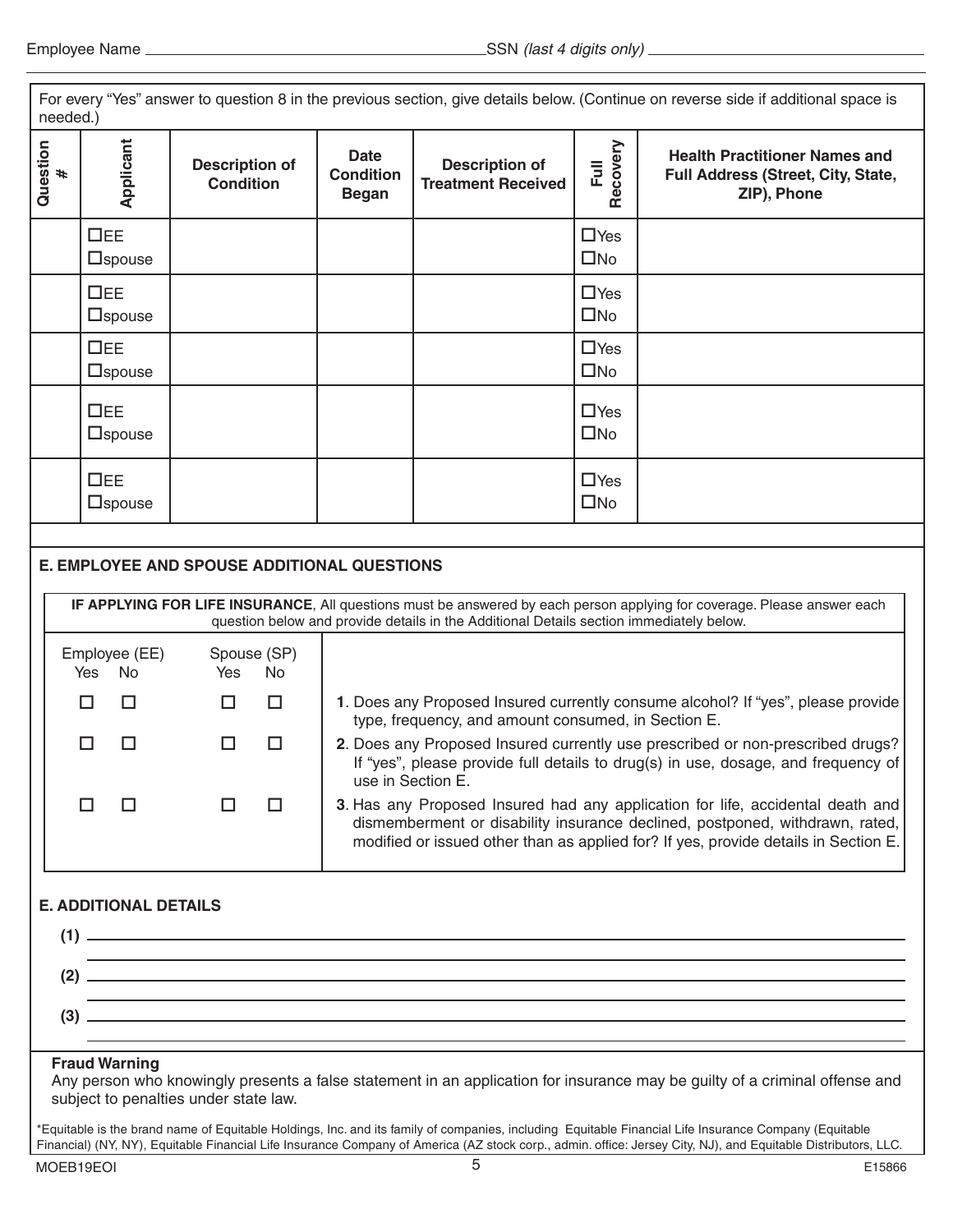# **Agreements, Authorizations & Signature**

I have read this Evidence of Insurability and all statements and answers as they pertain to the applicant. These statements are true and complete to the best of my knowledge and belief, and I understand all statements and answers I have given will be used by Equitable Financial Life Insurance Company of America to determine insurability. I understand that any misstatements or failure to report information which is material to the issuance of coverage may be used as a basis for rescission of my insurance and/or denial of payment of a claim. I agree to notify Equitable Financial Life Insurance Company of America of any change in my medical condition while my enrollment is pending. I agree that if my enrollment is approved by Equitable Financial Life Insurance Company of America, the effective date of any coverage will be determined in accordance with the terms of the group policy, including any actively at work requirement. I acknowledge this Evidence of Insurability form (when approved), the group policy, certificate of insurance, and any endorsement, amendment or rider hereto, are part of the insurance coverage(s) applied for. I understand that no insurance agent or broker, or persons other than officers of Equitable Financial Life Insurance Company of America, can modify, waive or change this form, nor bind coverage or guarantee approval of this form. I authorize Equitable Financial Life Insurance Company of America, or its reinsurers, to make a brief report of my personal health information to MIB. I have read the separate notice enclosed with this form pertaining to the Medical Information Bureau as required by the Fair Credit Reporting Act.

Any person who knowingly presents a false statement in an evidence of insurability for insurance may be guilty of a criminal offense and subject to penalties under state law.

I have read this Evidence of Insurability and all statements and answers as they pertain to the applicant. These statements are true and complete to the best of my knowledge and belief.

| Signed at<br><b>City, State</b>  |             |
|----------------------------------|-------------|
| <b>Employee Signature</b>        | <b>Date</b> |
| Spouse Signature (if applicable) | <b>Date</b> |
|                                  |             |
|                                  |             |
|                                  |             |
|                                  |             |

\*Equitable is the brand name of Equitable Holdings, Inc. and its family of companies, including Equitable Financial Life Insurance Company (Equitable Financial) (NY, NY), Equitable Financial Life Insurance Company of America (AZ stock corp., admin. office: Jersey City, NJ), and Equitable Distributors, LLC.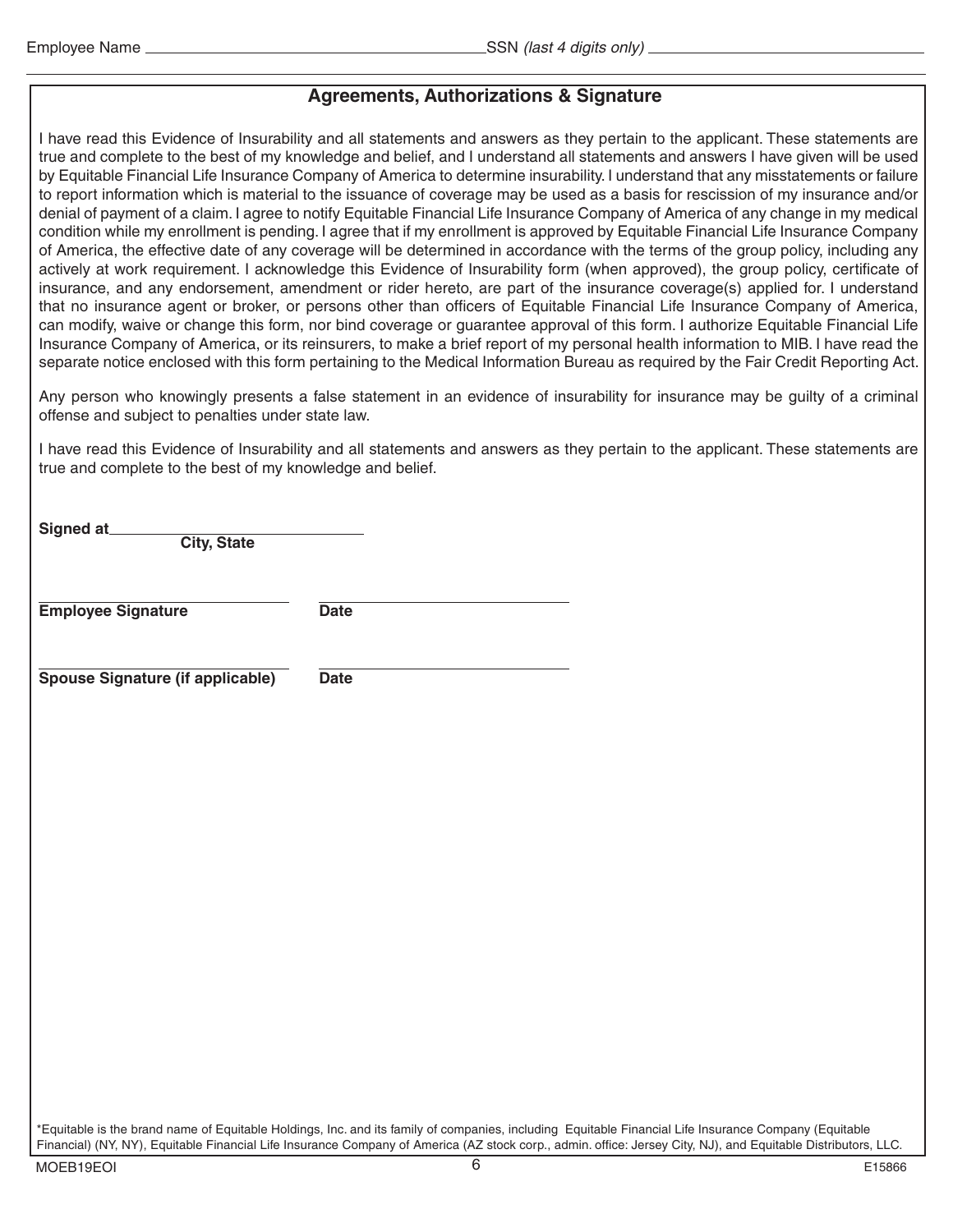# **This authorization is valid for Equitable Financial Life Insurance Company of America**

Proposed Insured's Name Date of Birth Alexander Control of Birth Alexander Control of Birth Alexander Control of Birth Alexander Control of Birth Alexander Control of Birth Alexander Control of Birth Alexander Control of B

### **AUTHORIZATION TO RELEASE INFORMATION PROTECTED BY THE HEALTH INSURANCE PORTABILITY AND ACCOUNTABILITY ACT OF 1996 ("HIPAA")**

**TO OBTAIN HEALTH INFORMATION** In this authorization, "I","we","our","me", and "us" means the Proposed Insured or Authorized Representative. I (We) authorize any physician, hospital, clinic, medical practitioner, medical testing laboratory, pharmacy, pharmacy benefit manager, medically related facility or other health care provider, health plan or insurance company (including those listed above, with respect to their coverages) and the Medical Information Bureau to disclose to the Company listed above and their authorized representatives (collectively hereinafter "the Company named above") any and all information, including medical reports, pharmaceutical records or prescription history, whether fact or opinion, they may have about any diagnosis, treatment, medication or drug history, and prognosis regarding my past, present or future physical or mental condition.

**RE-DISCLOSURE OF HEALTH INFORMATION** I (We) understand that any disclosure of information to the Company named above for the purpose of determining my (our) eligibility for coverage carries with it the potential for re-disclosure, meaning the information may no longer be protected by HIPAA. However, please note that such information may be protected by other state and federal privacy laws such as the Gramm-Leach-Bliley Act.

**PURPOSE OF AUTHORIZATIONS** I understand the following parties may need to collect information on me in regard to the proposed coverage: The Company named above and their reinsurers; any insurance support organization; any consumer reporting agency; and all persons authorized to represent these organizations for this purpose. I (We) understand that the information obtained will be used by the Company named above to determine my (our) eligibility for life insurance coverage and any associated risk rating classification, and to obtain reinsurance. If a policy is issued to me (us), this information may also be used in the future to administer my (our) policy and process claims made under the policy. In addition, information may be disclosed to the Medical Information Bureau (MIB) who, upon request, may disclose such information about me (us) in its file to another member company with whom I (we) apply for life or health insurance or to whom a claim for benefits may be submitted; when requested by a government agency; in connection with a legal or arbitration proceeding; or for other purposes as required or permitted by applicable law.

**COVERAGE CONDITIONS** I (We) understand that the Company named above are conditioning the issuance of coverage on the provision of this authorization, and that, while I (we) may refuse to sign this authorization, my (our) refusal to do so could result in coverage not being issued.

**ADDITIONAL AUTHORIZATIONS** You have advised me (us) that the Company named above may request additional authorizations in order to obtain the information the Company named above need to complete its/their review of my (our) application and, if the policy is issued, in connection with any claim asserted under the policy.

I (we) understand that I (we) am not obligated to provide these additional authorizations but that, if I (we) choose not to provide them, this application and any claim made under the policy, if issued, may be rejected.

**DURATION** Unless revoked, I (we) agree that this authorization will expire on the earlier of the dates that the Company named above decline my application for coverage or, if a policy is issued, 24 months from the date of my application. I (We) understand that I (we) may revoke my (our) authorization at any time. No termination or revocation shall affect (1) any action the Company named above has/have taken in reliance on this authorization or (2) any right granted the Company named above by law to contest a claim under the policy or the policy items. If I (we) choose to revoke any authorization, the application and any claim made under the policy, if issued, may be rejected. My revocation must be submitted in writing to: Chief Underwriter, Equitable Financial Life Insurance Company of America, 1290 Avenue of the Americas, New York, New York 10104.

**COPY OF AUTHORIZATIONS** I (We) have a right to ask for and receive true copies of this Authorization Form and all other authorizations signed by me (us). I (We) agree that reproduced copies will be as valid as the original.

|          | Signature of Proposed Insured or Authorized Representative         |                                                                                                                                                       |  |  |
|----------|--------------------------------------------------------------------|-------------------------------------------------------------------------------------------------------------------------------------------------------|--|--|
|          | <b>Print Name of Proposed Insured or Authorized Representative</b> |                                                                                                                                                       |  |  |
|          |                                                                    | Description of Personal Representative's Authority or Relationship to Proposed Insured                                                                |  |  |
| Dated at | <b>City, State</b>                                                 | on<br>(MM/DD/YYYY)                                                                                                                                    |  |  |
|          |                                                                    | *Equitable is the brand name of Equitable Holdings, Inc. and its family of companies, including Equitable Financial Life Insurance Company (Equitable |  |  |

Financial) (NY, NY), Equitable Financial Life Insurance Company of America (AZ stock corp., admin. office: Jersey City, NJ), and Equitable Distributors, LLC.